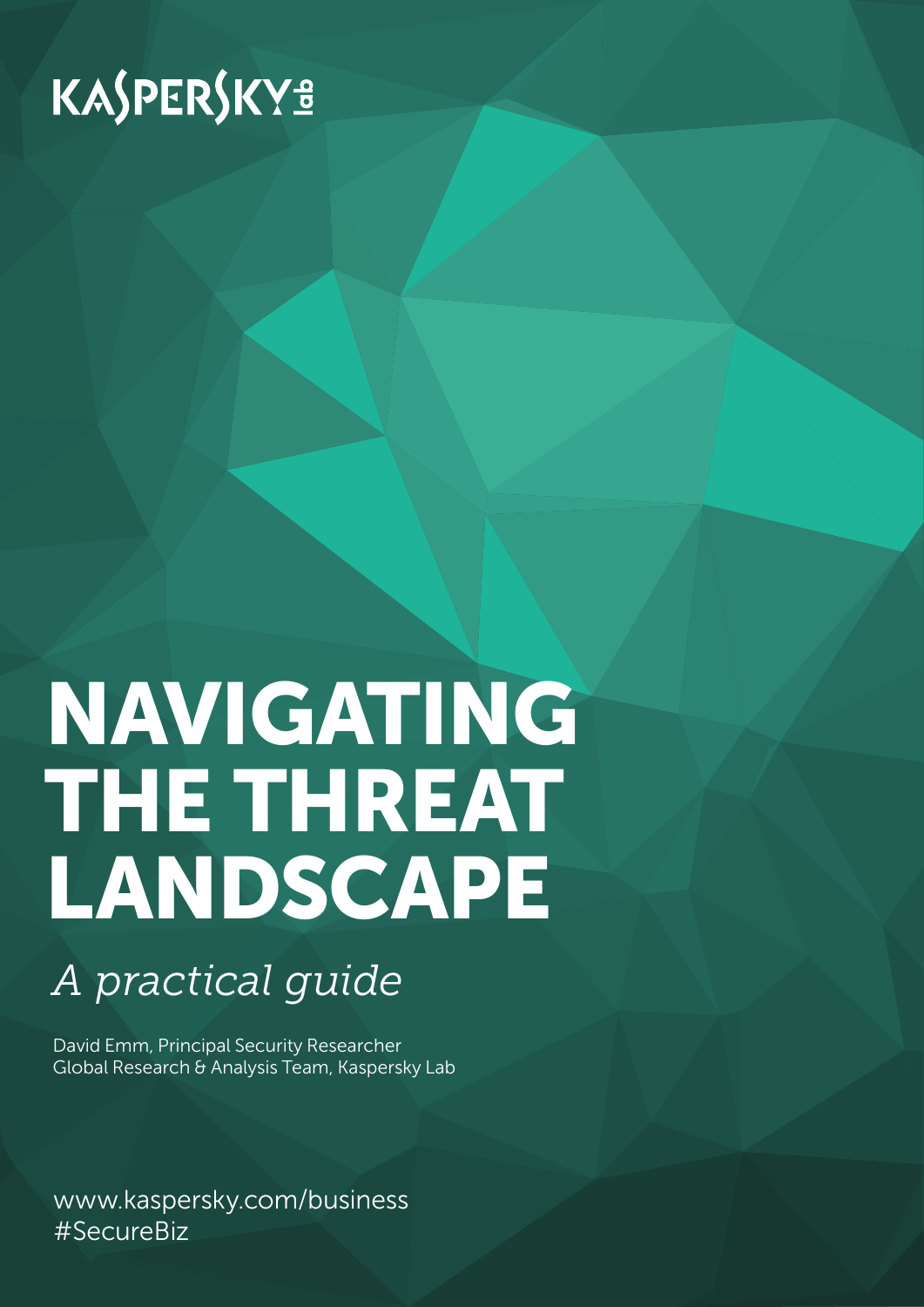## **Contents**

| <b>Chapter 1</b> | The evolution of malware                                      |                 |
|------------------|---------------------------------------------------------------|-----------------|
| <b>Chapter 2</b> | How malware spreads                                           | Q               |
| <b>Chapter 3</b> | Malware: on the move as much as you are                       | 12 <sup>°</sup> |
| <b>Chapter 4</b> | A new era of targeted attacks                                 | 14              |
| <b>Chapter 5</b> | The human factor in security                                  | 15              |
| <b>Chapter 6</b> | Anti-malware technologies                                     | 16              |
| <b>Chapter 7</b> | Top tips for creating security awareness in your organization | 19              |

## About the author



## David Emm, Principal Security Researcher Global Research & Analysis Team (GReAT)

David Emm is Principal Security Researcher at Kaspersky Lab, a provider of security and threat management solutions. He has been with Kaspersky Lab since 2004 and is currently part of the company's Global Research & Analysis Team. He has worked in the anti-malware industry since 1990 in a variety of roles, including Senior Technology Consultant at Dr Solomon's Software, and Systems Engineer and Product Manager at McAfee. In his current role, David regularly delivers presentations on malware and other IT threats at exhibitions and events, highlighting what organizations and consumers can do to stay safe online. He also provides comment to broadcast and media on the ever-changing cybersecurity and threat landscape. David has a strong interest in malware, ID theft and the security industry in general. He is a knowledgeable advisor on all aspects of online security.

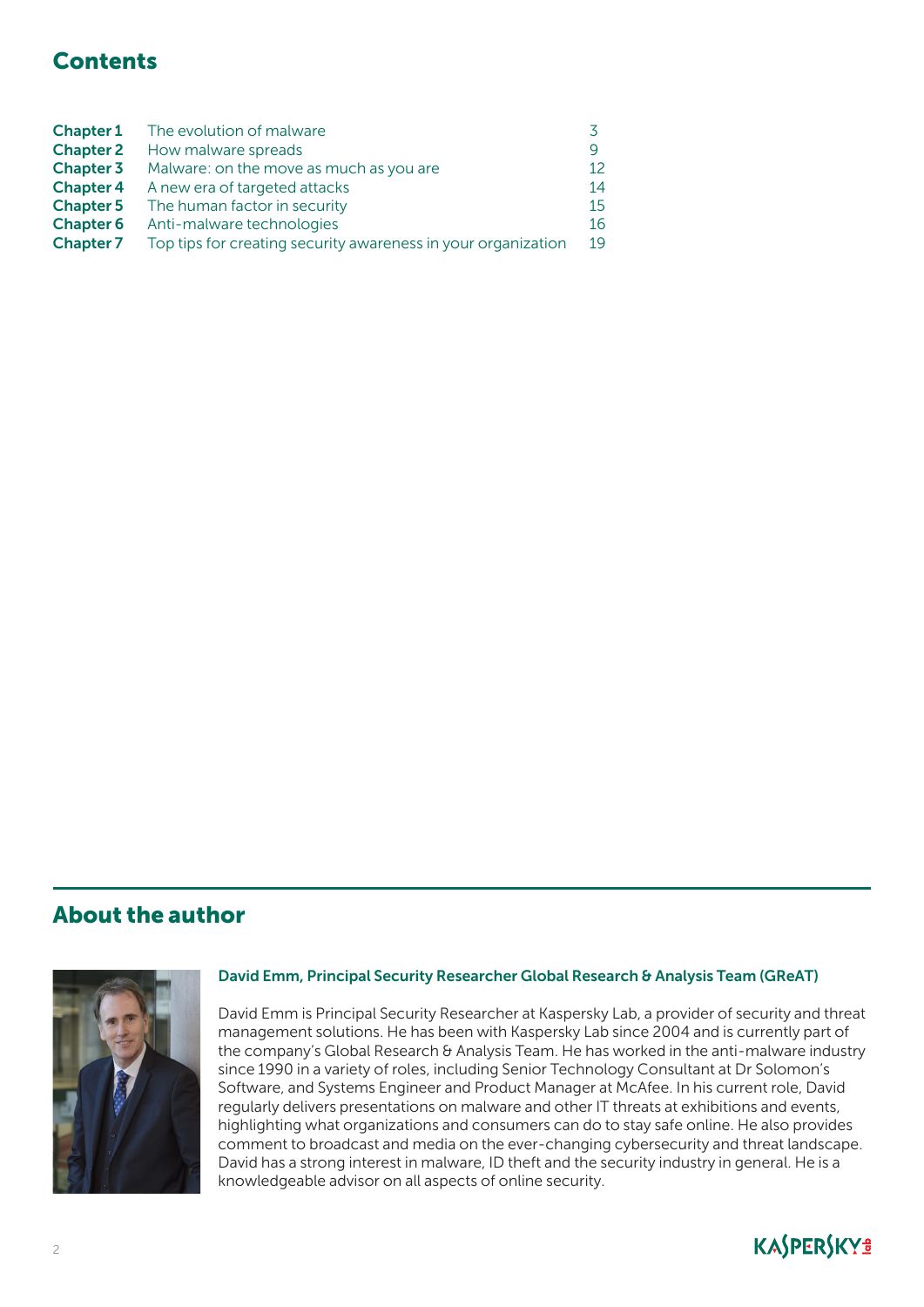## Chapter 1: The evolution of malware

#### It's over 25 years since the first PC viruses appeared. Since then the nature of the threat has changed significantly and today the threats are more complex than ever before.

In recent years, the Kaspersky Lab Global IT Risks Survey has highlighted changes in working practices, all of which have had a significant impact on corporate security. These include growing mobility and the trend towards BYOD; the storage of business data in the cloud; the increased use of virtualized systems; and the widespread use of social media at work.

Security concerns around these developments continue to figure highly in the survey and, unsurprisingly, the 2015 results highlight that 'preventing and dealing with security breaches is a primary concern for 50% of companies<sup>1</sup> and guarding against cyberthreats is the top security priority for 27% of companies'.<sup>2</sup>

44%

42%

37%

31%

26%

22%

18%

16%

15%

50%



## Dealing with security breaches is a primary concern for **50%** of companies.<sup>1</sup>

#### TOP CONCERNS OF THE IT FUNCTION1

Dealing with security breaches, understanding new technologies and managing changes to IT systems are the primary concerns. Security breaches are a concern to companies of all sizes.

Preventing/dealing with IT security breaches Understanding the full range of new technologies that are available and how to use them Managing change in IT systems and infrastructure Making decisions about future IT investments Dealing with cost constraints/limited budgets Training users how to use IT systems Planning for and recovering from failure or destruction of IT infrastructure Dealing with mobile working patterns and bring-your-own-device (BYOD) Managing wide range of different IT suppliers/product and service vendors Complying with industry regulations and standards



*1: Kaspersky Lab Global IT Risks Security Survey 2015*

*2: Kaspersky Lab Global IT Risks Security Survey 2015*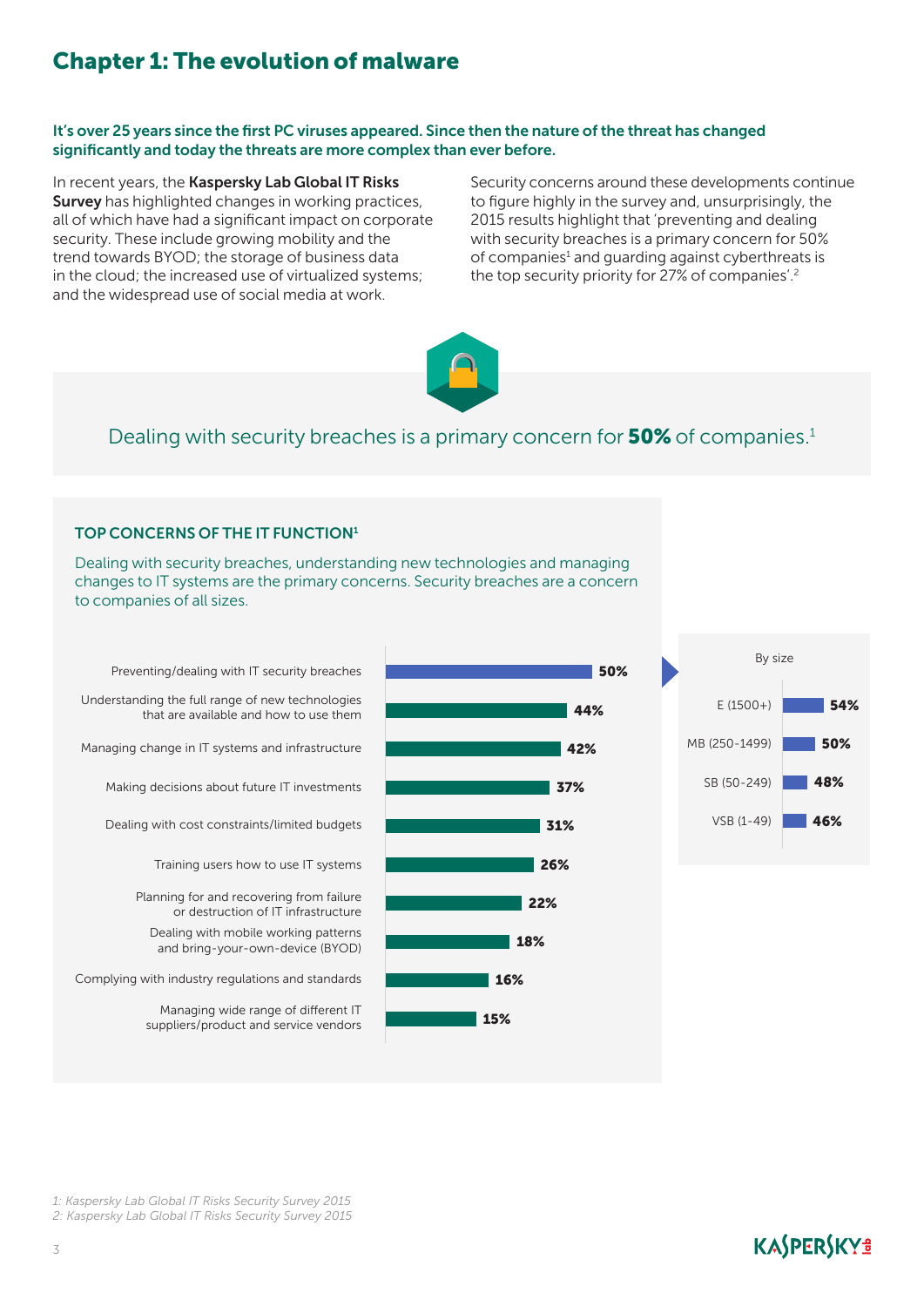## COMPANY IT SECURITY PRIORITIES FOR THE NEXT 12 MONTHS2

Guarding against cyberthreats is now the top priority (previously third), supplanting preventing data leaks.



## *Increasing in scale, increasing in severity*

The interconnected world means that attacks can be launched on victim's devices very quickly, and as widely or selectively as the malware authors and criminal underground sponsors require.

Malicious code can be embedded in an email, injected into fake software packs, placed on 'grey-zone'

webpages, or download by a Trojan installed on an infected computer.

The scale of the problem has also continued to increase. The number of new malware samples discovered daily by Kaspersky Lab runs into hundreds of thousands.

KASPERSKYS

27%

25%

25%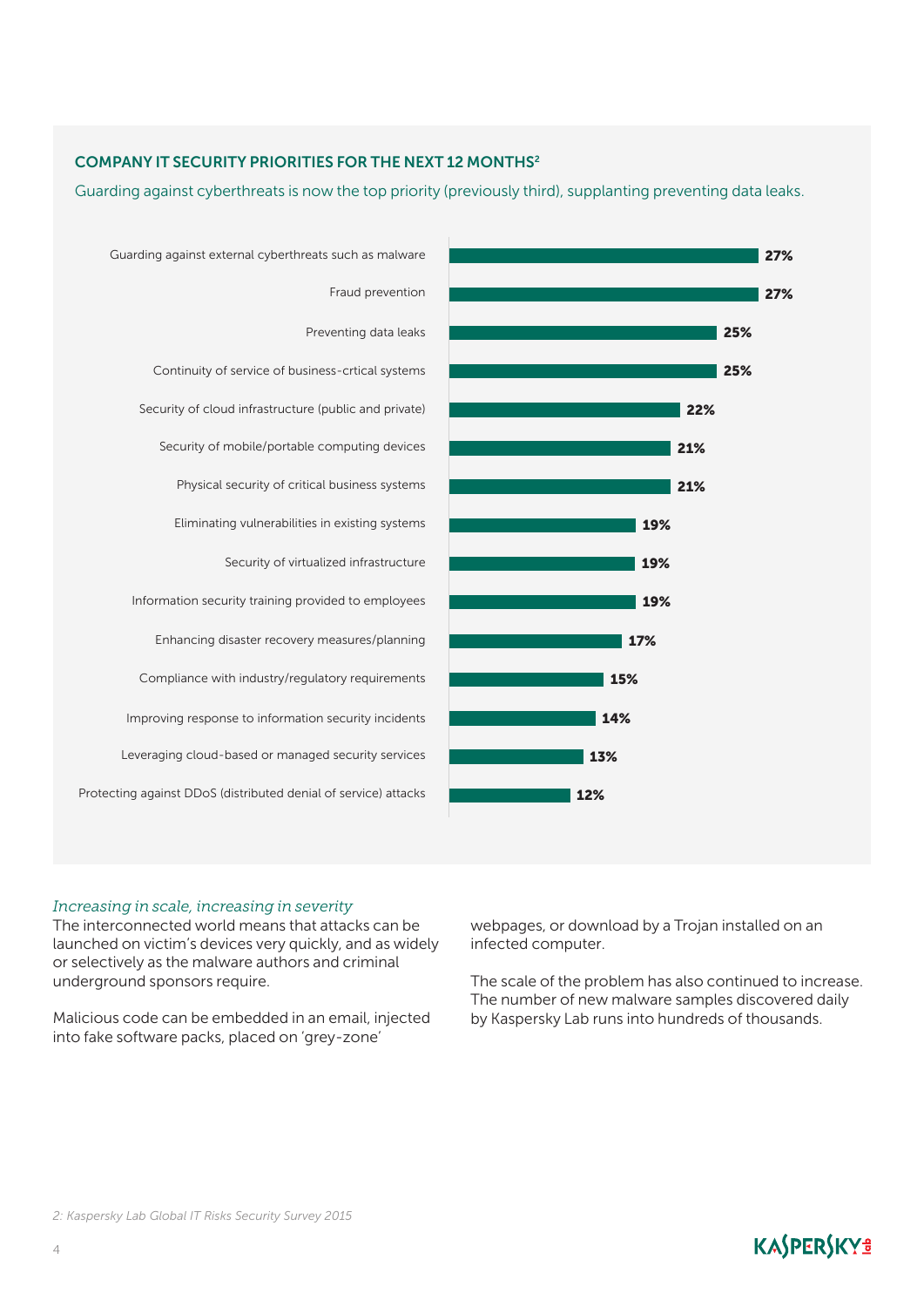#### *A problem of perception*

In the past 12 months 90% of companies experienced some form of external attack and 46% of companies reported an increase in the number of attacks<sup>3</sup>, although there is a perception that there were fewer instances of data theft and obvious malware events in 2015.

But there's a misconception that malware belongs on its own, in a discrete category. In fact, malware forms an essential component of many cyberattacks and remains the most numerous and dangerous threat to IT security. Targeted attacks, cyberespionage, phishing attacks and more, all incorporate malware. So it's not that malware attacks are declining, but that they may not be perceived as malware attacks.

## **90%** of companies had experienced some form of external incident.<sup>3</sup>

#### EXTERNAL THREATS EXPERIENCED3

90% of companies had experienced some form of external incident. Fewer instances of theft and 'obvious' malware events in 2015 compared to previous waves.



#### *3: Kaspersky Lab Global IT Risks Security Survey 2015*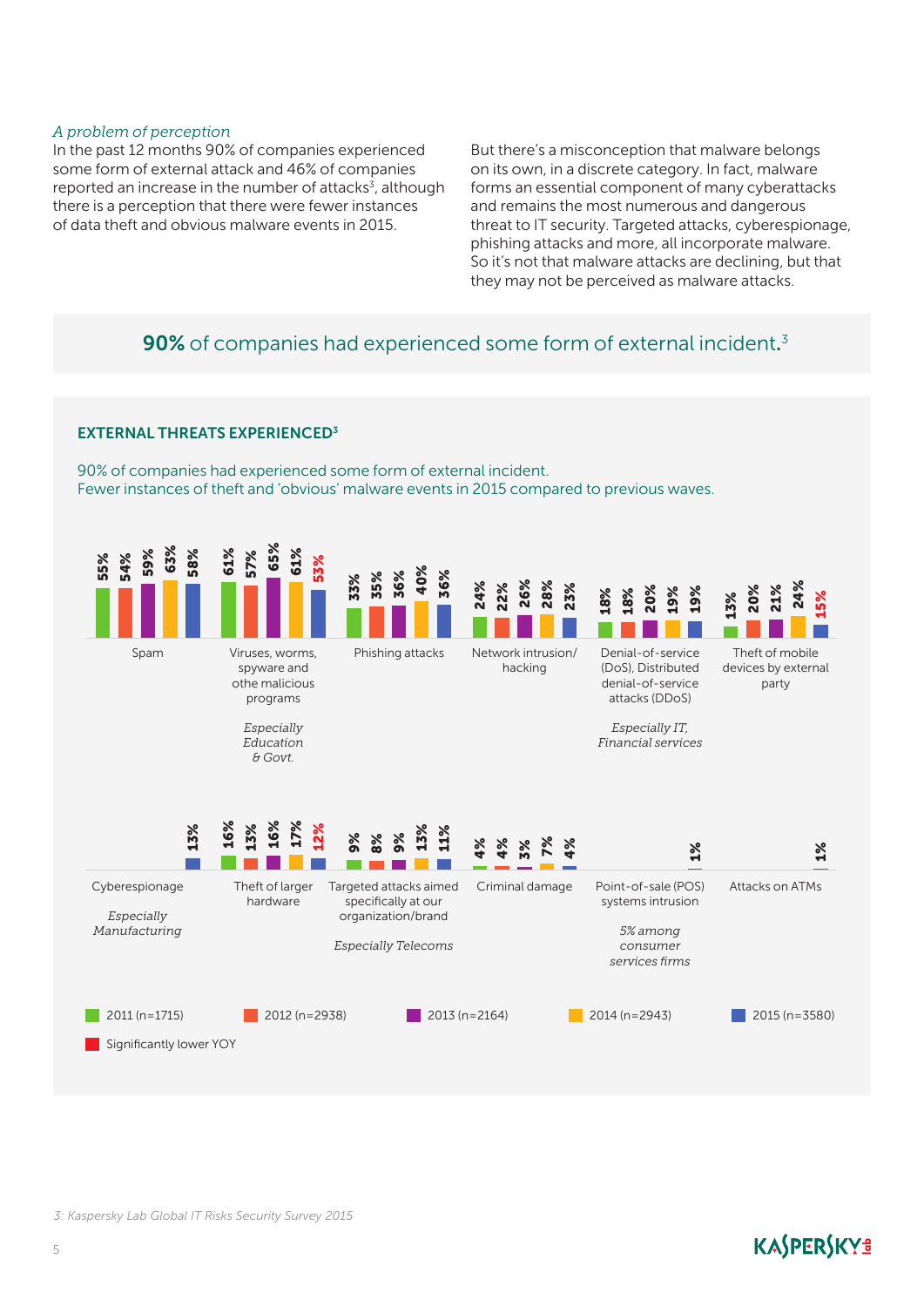#### *From cyber-vandalism to cybercrime*

Until around 2003, viruses and other types of malware were largely isolated acts of computer vandalism – 'anti-social self-expression' using hi-tech means. Most viruses confined themselves to infecting other disks or programs.

After 2003, the threat landscape changed. Much of today's malware is purpose-built to hijack computers and make money illegally. As a result, the threats businesses now face have become significantly more complex. IT administrators have a lot more to contend with – there are more types of threats to protect against and the damage they cause is likely to be financial, not just 'IT down-time'.



1 in 3 companies who've experienced a data breach event suffered temporary loss of ability to trade and typical direct costs incurred from a serious event are \$38k for SMBs and \$551k for enterprises.<sup>4</sup>

## ESTIMATED DIRECT COSTS INCURRED RESULTING FROM ANY SERIOUS DATA LOSS INCIDENT4

Although not every expense is incurred by every business, we can nonetheless estimate a typical loss taking into account the likelihood of an organization incurring each expense.



Each potential cost is multiplied by the likelihood to experience that cost then summed to find the expected overall 'typical' costs.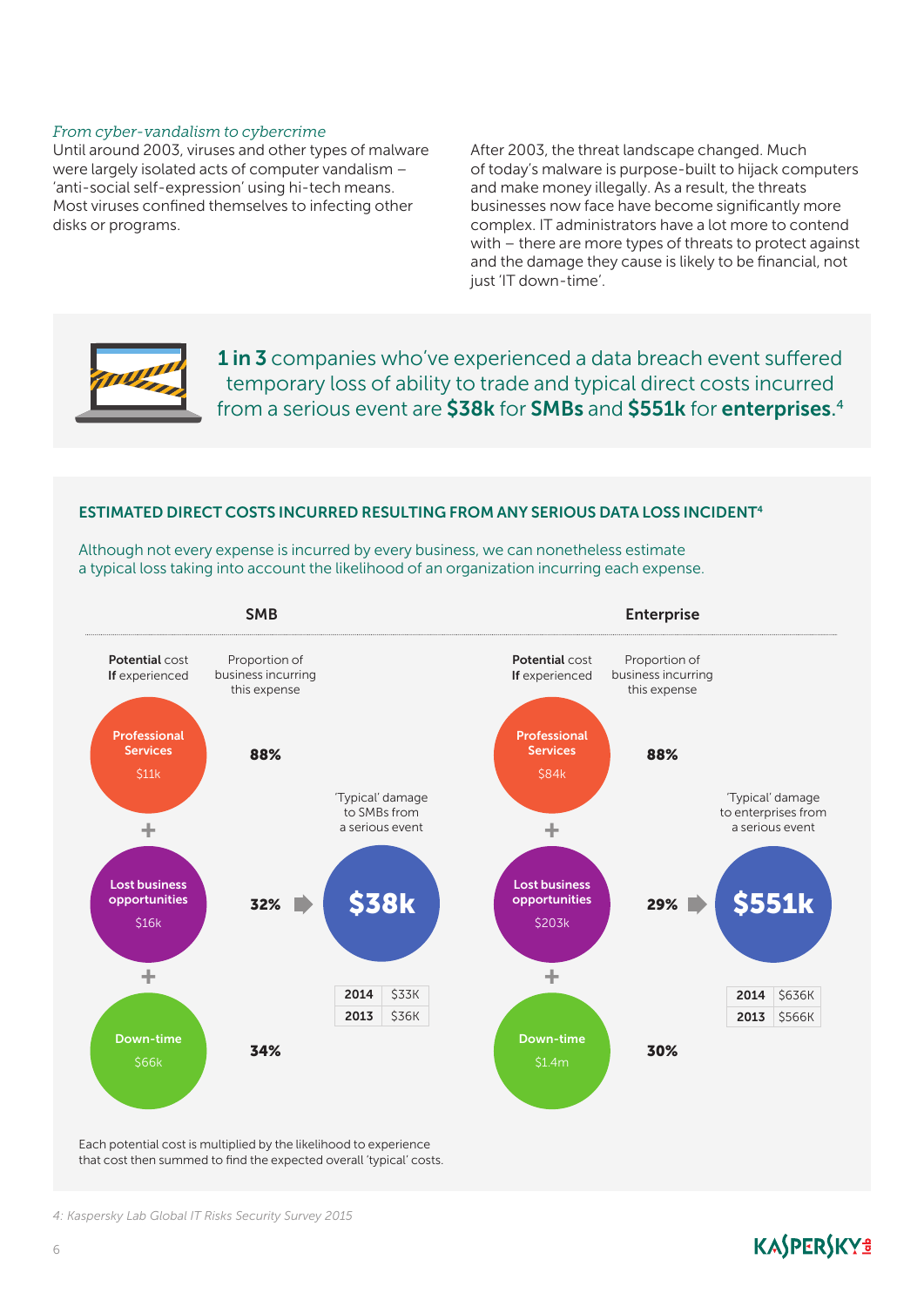#### *New motives, new tactics*

The change in motive also brought about a change in tactics. There was a decline in the number of global epidemics – designed to spread malware as far and as quickly as possible. Attacks have become more focused. The main reason for the change is that attacks now have criminal intent and look to steal confidential data, which can then be processed and used. Where millions of victim machines are involved, detection is more likely and it creates a huge logistical operation. Therefore, malicious code authors now prefer to focus their attacks.

## Malicious code authors now prefer to focus their attacks.

#### *The rise of the Trojan*

Trojans are the most common type of malware today. They are categorized according to their function: the most common include backdoors, password stealers, downloaders, and banking Trojans.

They are used to steal confidential information (username, password, PIN, etc.) for bank fraud. They can be used to spy on victims. They can be used to install additional malware to suit the needs of the attackers. They can be used in DDoS (Distributed Denial of Service) attacks on organizations: such attacks seek to extort money from organizations, using a 'demonstration' DDoS attack to give the victim a taste of what will happen if they don't pay up.

#### *Holding you to ransom*

In recent years, there has also been a steady growth in 'ransomware'. This is the name given to malicious programs designed to extort money from their victims by either blocking access to the computer or encrypting the data stored on it. The malware displays a message offering to restore the system in return for a payment.

Sometimes the cybercriminals behind the scam try to lend credibility to their operation by masquerading as law enforcement officials: their ransom message states that access to the system has been blocked, or the data encrypted, because the victim is running unlicensed software or has accessed illegal content, for which the victim must pay a fine.

While anti-malware can detect ransomware, it may not be possible to decrypt the data. So it's vital to take regular backups – not only to avoid data loss resulting from ransomware, but to safeguard data from loss because of other computer problems.

Typically, compromised computers are combined into networks. The activities of these bot networks, or botnets, are controlled using websites or Twitter accounts. If the botnet has a single Command-and-Control (C2) server, it's possible to take it down once its location has been identified. But in recent years cybercriminals have developed more complex botnets that employ a peer-to-peer model, to avoid having a single point of failure. This has now become a standard feature of botnets.



## A GReAT tip: Regularly back up your data

Even if you outsource the handling and storage of your data, you can't outsource the responsibility for it in the event of a security breach. Assess the potential risks in the same way you would if you were storing data internally. Data backup can help ensure an inconvenience doesn't turn into a disaster.

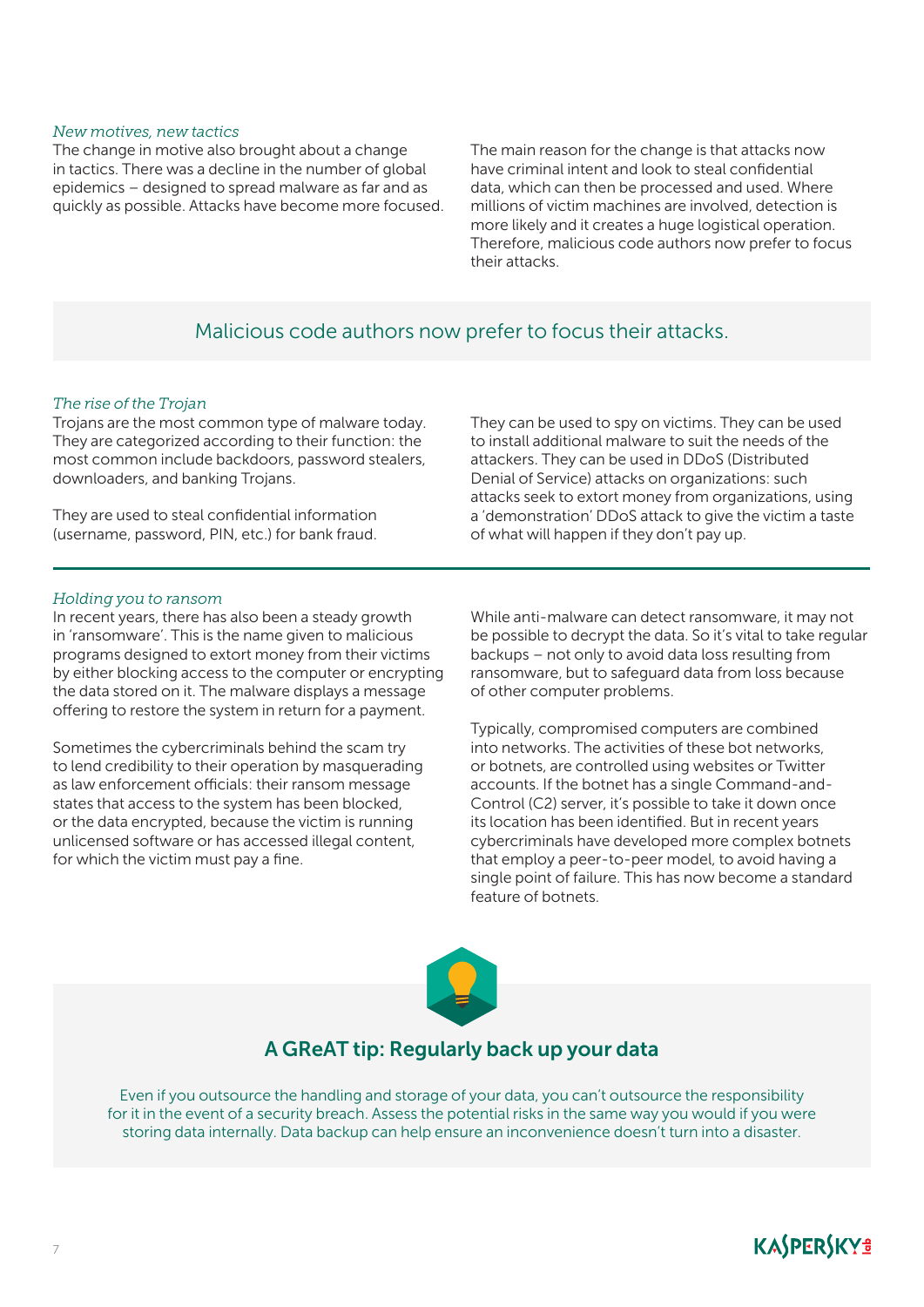#### *Phishing – masquerading as someone else*

The use of malicious code is not the only method used by cybercriminals to gather personal data that can be used to make money illegally. Phishing involves tricking people into disclosing their personal details (username, password, PIN or any other access information) and then using these details to obtain money under false pretences.

Phishers create an almost 100% perfect replica of a chosen financial institution's website. They then spam out an email that imitates a genuine piece of correspondence from the real financial institution. Phishers typically use legitimate logos, good business

style and even make reference to real names from the financial institution's senior management. They also spoof the header of the email to make it look like it has come from the legitimate bank.

The fake emails distributed by phishers have one thing in common: they are the bait used to try and lure the customer into clicking on a link provided in the message. If the bait is taken, the link takes the user directly to an imitation site, which contains a form for the victim to complete. Here they unwittingly hand over all the information the cybercriminal needs to access their account and steal their money.

#### *Rootkits and code obfuscation*

Rootkits are used to mask the presence of malicious code. They hide the changes they have made to a victim's machine.

Typically, the malware writer obtains access to the system by cracking a password or exploiting an application vulnerability, and then uses this to gain other system information until he achieves administrator access to the machine. Rootkits are often used to hide the presence of a Trojan, by concealing registry edits, the Trojan's process(es) and other system activity.

There has been a further development of the rootkit, known as a 'bootkit'. The first of these found in the field, in 2008, was Sinowal (also known as Mebroot). The aim is the same as any rootkit – mask the presence of malware in the system. But a bootkit installs itself on the Master Boot Record (MBR), in order to load early (the MBR is the first physical sector on the hard disk and code written to this sector is loaded immediately after the instructions in the BIOS are loaded). Since that time, there has been a steady stream of bootkits, including 64-bit versions.



## A GReAT tip: Develop a security strategy

Your security strategy should be tailored to your business – not based on generic 'best practices' and 'guesstimates'. A thorough risk assessment can determine the risks your business faces. You'll need a mechanism to measure the effectiveness of your security tools and a process for updating the strategy to meet new threats.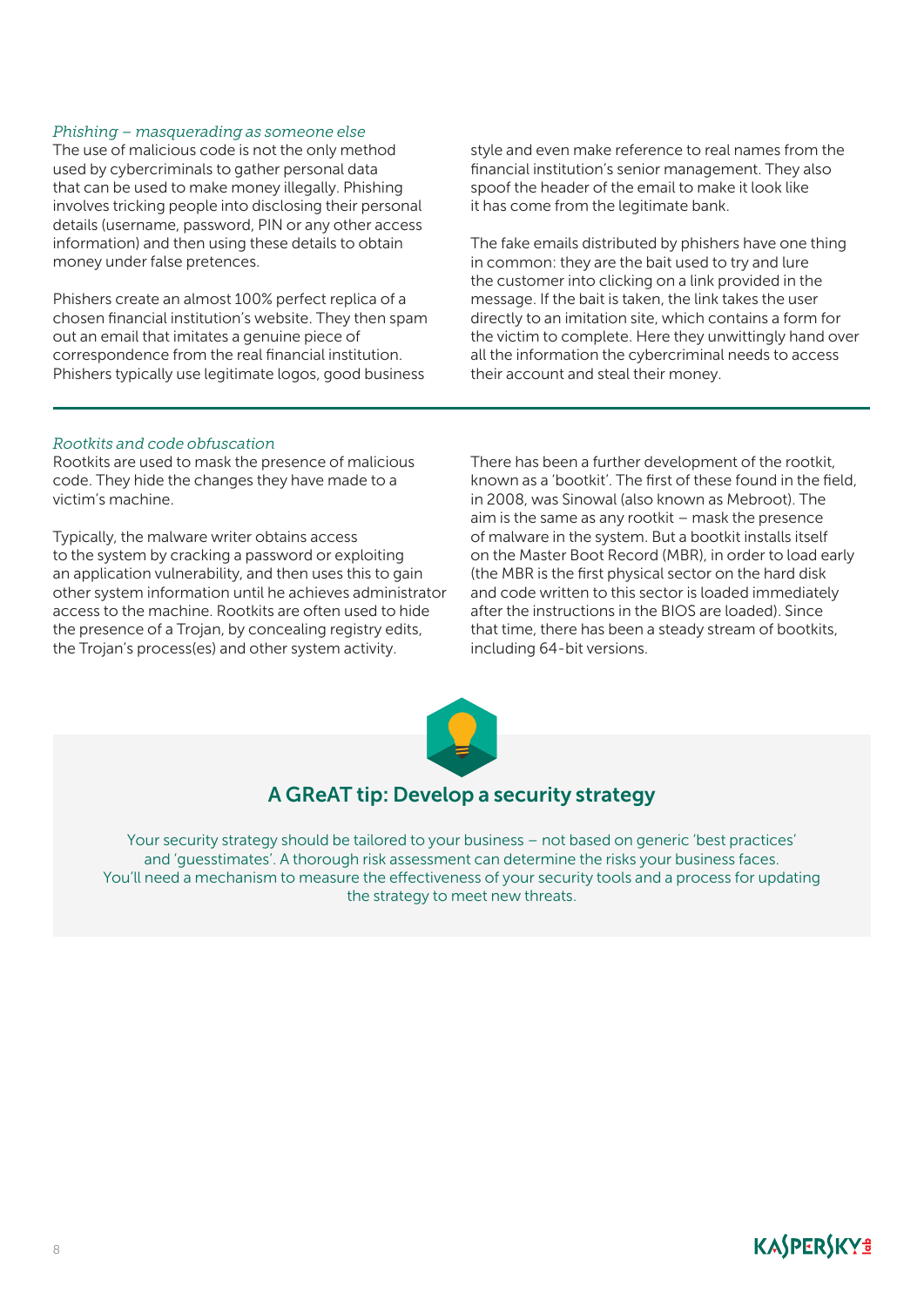## Chapter 2: How malware spreads

#### Cybercriminals use different techniques to infect their victims. They are outlined individually below:

#### *Drive-by downloads*

This is one of the main methods used to spread malware. Cybercriminals look for insecure websites and hide their code in one of the webpages: when someone views that page, malware may be transferred automatically, and invisibly, to their computer along with the rest of the content that was requested. It's known as a 'drive-by download' because it doesn't require interaction from the victim – beyond simply visiting the compromised webpage.

The cybercriminals inject a malicious script into the webpage, which installs malware on the victim's computer or, more typically, takes the form of an iframe redirect to a site controlled by the cybercriminals. The victim becomes infected if the operating system or applications on their computer are unpatched.

Cybercriminals inject a malicious script into the webpage, which installs malware on the victim's computer or, more typically, takes the form of an iframe redirect to a site controlled by the cybercriminals.

#### *Social networks*

Cybercriminals, like pickpockets in the real world, 'work' the crowds. Some social networks have a user-base the size of a large country, thus providing a ready-made pool of potential victims. They use social networks in different ways.

- First, they use hacked accounts to distribute messages that contain links to malicious code
- Second, they develop fake 'apps' that harvest the victim's personal data (this can then be sold to other cybercriminals) or install malware (for example fake anti-virus programs)
- Third, they create fake accounts that gather 'friends', collect personal information and sell it on to advertisers.

#### *Email and instant messaging*

Around 3% of emails contain malware, in the form of attachments or links to malicious websites. In addition to the bulk phishing campaigns, designed to steal confidential data from anyone who falls for the scam, email is also used in targeted attacks, as a way of getting an initial foothold in the target organization(s). In this case, the email is sent to a specific person in an organization, in the hope that they will run the attachment or click the link and begin the process by which the attackers gain access to the system. This approach is known as spear-phishing.

To maximize their chances of success, cybercriminals typically send their email to public-facing (often nontechnical) staff, such as sales and marketing managers. The email addresses the person by name, the 'From' address is spoofed to look like it has come from a trusted insider in the organization and the content of the email is tailored to the interests of the organization, so that it looks legitimate.

Typically targeted attack campaigns vary the content, depending on the specific nature of the company they are going after. Cybercriminals also make use of instant messaging to spread links to malware.

To maximize their chances of success, cybercriminals typically send their email to public-facing (often non-technical) staff, such as sales and marketing managers.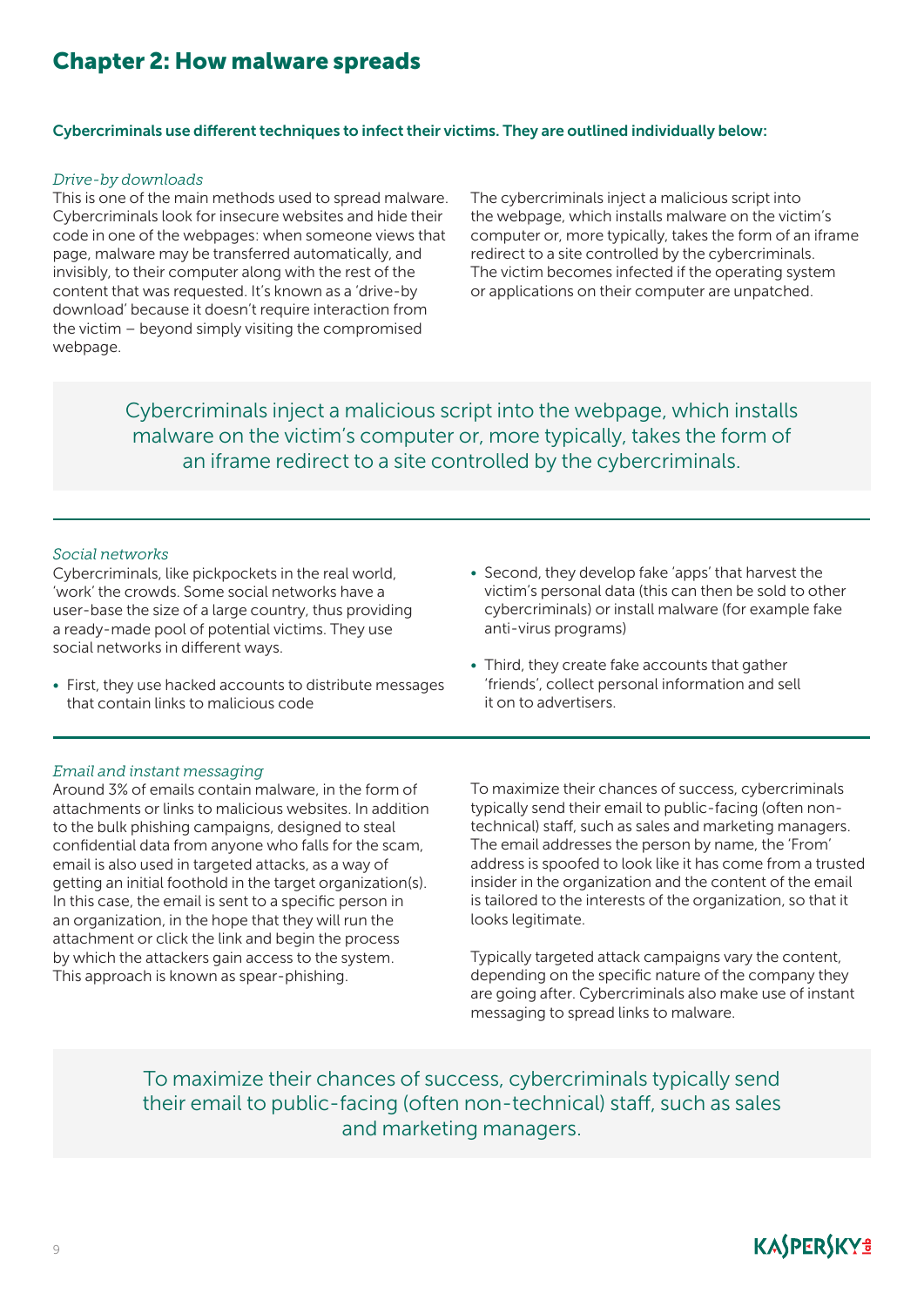10

## *Removable media*

Physical storage devices provide an ideal way for malware to spread. USB keys, for example, have been used to extend the penetration of malware within an organization, following the initial infection.

They have also been used to help malware to hop across the 'air-gap' between a computer connected to the

#### *Vulnerabilities and exploits*

One of the key methods used by cybercriminals to install malware on victims' computers is to exploit un-patched vulnerabilities in applications. This relies on the existence of vulnerabilities and the failure of individuals or businesses to patch their applications.

Internet and a trusted network that is isolated from the Internet.

Often malware uses vulnerabilities in the way that USB keys are handled to launch code automatically when the device is inserted into a computer.

Such vulnerabilities – or loopholes – can be found within an operating system or the applications running on the computer. Cybercriminals typically focus their attention on applications that are widely used and are likely to be un-patched for the longest time – giving them a sufficient window of opportunity to achieve their goals.

## *Zero day exploits*

Cybercriminals don't just rely on the fact that people don't always patch their applications.

Sometimes they are even able to identify vulnerabilities before an application vendor does and write exploit code to take advantage of the flaw.

## VULNERABLE APPLICATIONS USED BY FRAUDSTERS

The graph of vulnerable applications shown opposite is based on information about the exploits blocked by our products. These exploits were used by hackers in internet attacks and when compromising local applications, including those installed on mobile devices.



*The distribution of exploits used by fraudsters, by type of application attacked, 2014*

These are known as zero-day exploits and provide cybercriminals with the chance to spread their malware on any computer where the vulnerable application is found – there simply is no patch available to block the loophole.

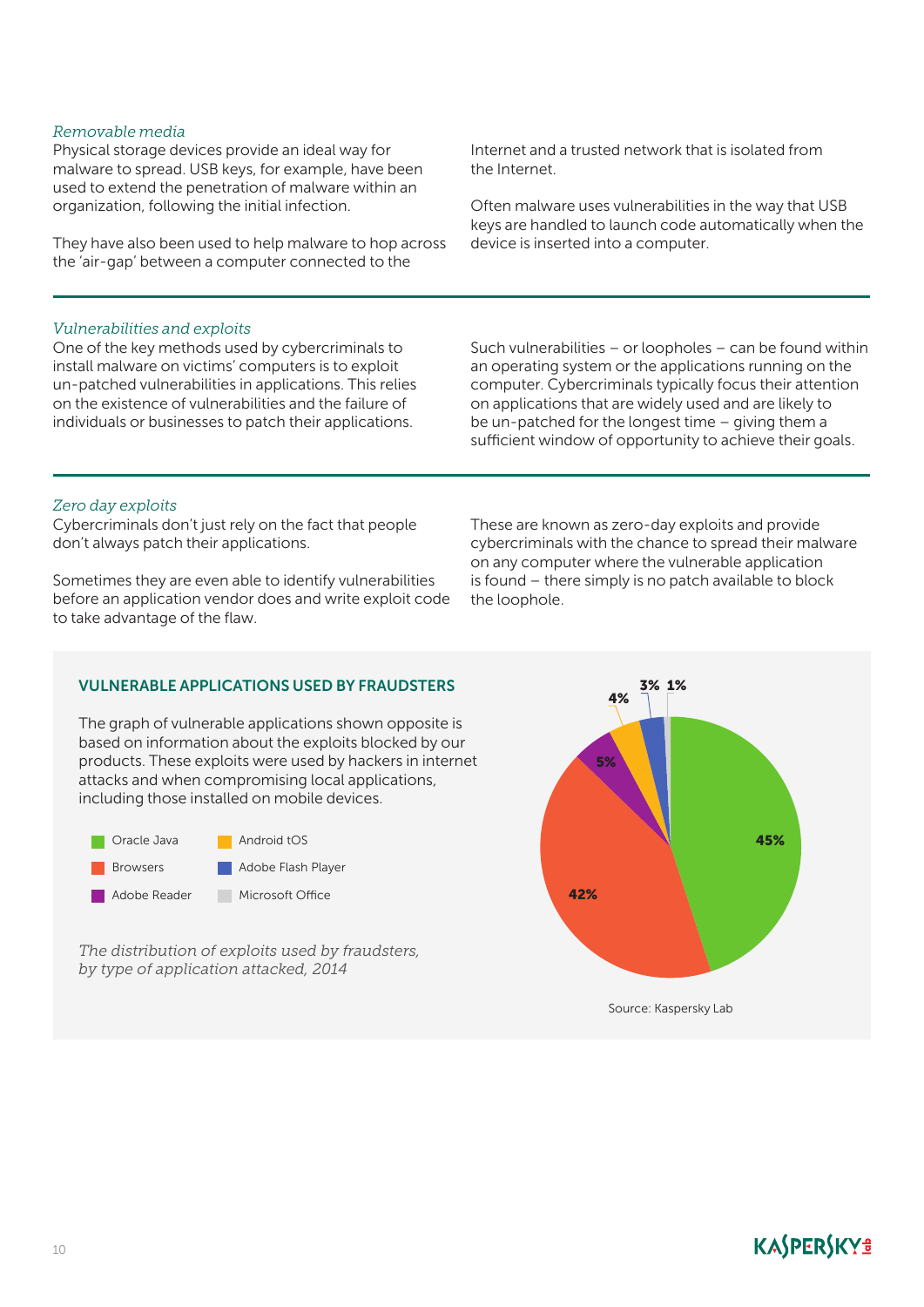#### *Digital certificates*

We are all predisposed to trust websites with a security certificate issued by a bona fide Certificate Authority (CA), or an application with a valid digital certificate.

Unfortunately, not only have cybercriminals been able to issue fake certificates for their malware – using so-called self-signed certificates, they have also been able to successfully breach the systems of various CAs and use stolen certificates to sign their code.

This effectively gives a cybercriminal the status of a trusted insider and maximizes their chances of success – clearly organizations and individuals are more likely to trust signed code.



## A GReAT tip: Deploy comprehensive and integrated anti-malware

Make sure you're always running the latest security software, applying updates when they are available and removing software when it becomes superfluous.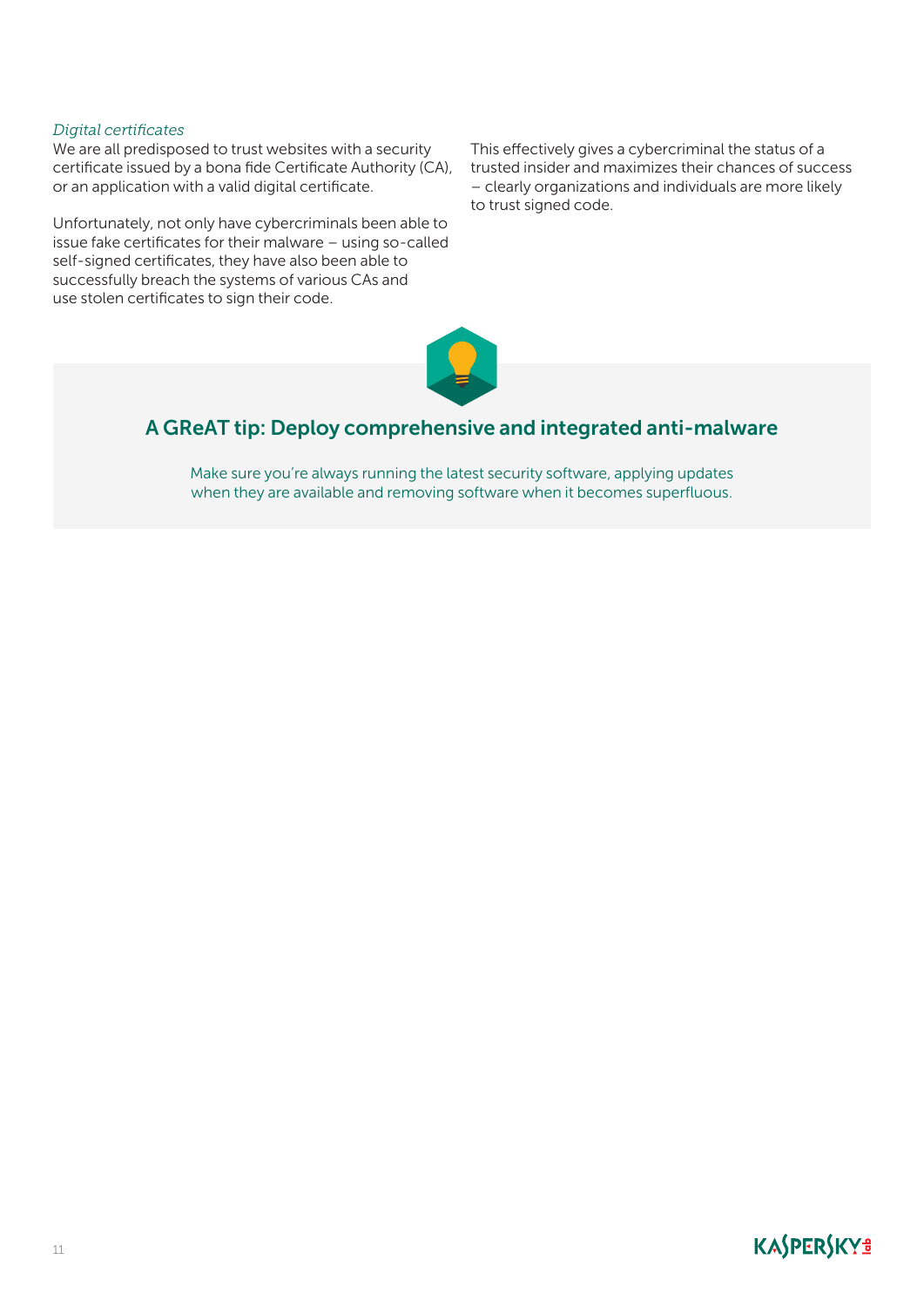## Chapter 3: The growth of mobile malware

Cybercriminals are now turning their attention to mobile devices. The first mobile threats appeared in 2004, but mobile malware didn't become a significant threat until some years after this. The tipping point came in 2011: the same number of threats was found in 2011 as had been seen in the entire period from 2004 to 2010. This explosive growth has continued since then. By the end of 2014 there were over 470,000 unique mobile malware code samples.



## MOBILE MALWARE

In 2014 alone more than 295,000 samples appeared. These code samples are often reused and repackaged many times, so the number of malicious installation packs far exceeds the number of code samples: by the end of 2014, the total number of mobile malware installation packs was almost 15 million. During 2014, Kaspersky Lab blocked more than 1.3 million attacks and 19% of people using Android devices encountered at least one mobile malware threat. Notwithstanding the dramatic growth in mobile malware, many businesses remain unaware of the potential danger and, as a result, many mobile devices go unprotected.

The largest share of mobile malware is targeted at Android devices. The main reason is that Android provides an open environment for developers of apps and this has led to the creation of a large and diverse selection of apps. There is little restriction on where people can download them from, which increases people's exposure to malicious apps. By contrast, iOS is a closed, restricted file system, allowing the download and use of apps from just a single source – the App Store. This means a lower security risk: in order to distribute code, would-be malware writers have to find some way of 'sneaking' code into the App Store, or confine their attacks to 'jailbroken' iOS devices. So it's likely that, for the time being at least, Android will remain the chief focus of cybercriminals.

By the end of 2014, the total number of mobile malware installation packages was almost 15 million.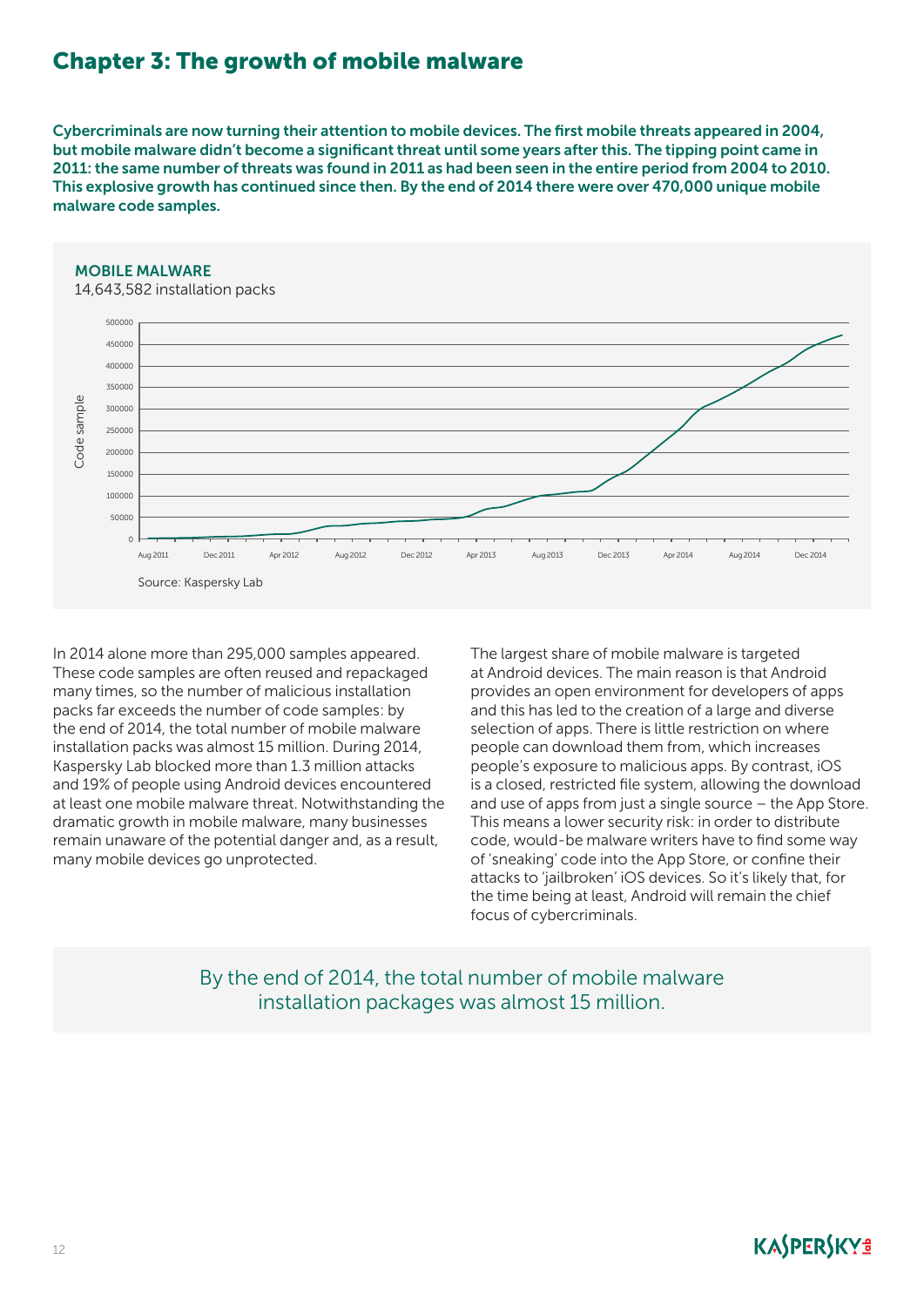#### *Mobile banking – the next cybercrime hotspot?*

The use of smartphones for online banking is growing and it's clear that cybercriminals are turning their attention to it.

The use of mobile devices as part of two-factor authentication of banking transactions conducted on a desktop or laptop is already well established. This is where a one-time password for a transaction is sent by the bank to a customer's smartphone via SMS.

So it's no surprise that we have seen specific threats designed to capture mTANs (mobile Transaction

Authentication Numbers). These are known as 'Man-inthe-Mobile' attacks and a number of specific threats have been developed for this purpose – including ZeuS-inthe-Mobile (or 'ZitMo'), 'SpyEye-in-the-Mobile' (or SpitMo) and Carberp-in-the-Mobile (or CitMo).

The number of banking Trojans increased dramatically during 2014, from less than 2,000 at the start of the year to more than 18,000 by the end of the year. Such Trojans, once aimed almost exclusively at Russian victims, are now found in many countries around the world.



Source: Kaspersky Lab



## A GReAT tip: Implement a 'follow-me' security policy

Make sure your security solutions are flexible and reflect changes in working practices. This way, every employee is protected inside and outside the workplace, on whichever device they use.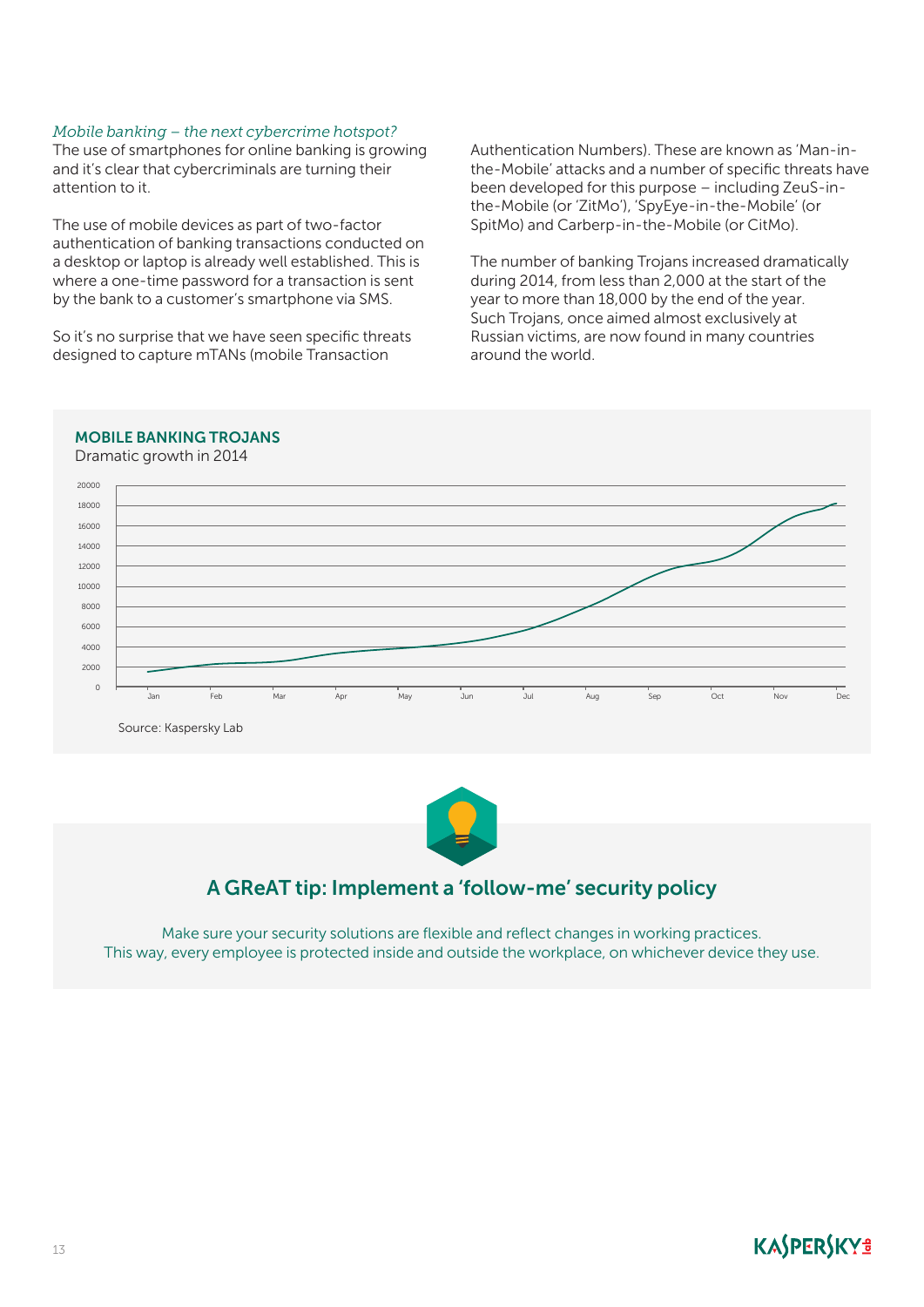## Chapter 4: Are you in the firing line? A new era of targeted attacks

## *Attacks and targeted attacks*

The threat landscape continues to be dominated by random, speculative attacks designed to steal personal information from anyone unlucky enough to fall victim to the attack. Such attacks affect not only individual consumers but also businesses. Often the aim is to use stolen credentials to gain access to financial accounts and to steal money. But it's clear that the number of targeted attacks on organizations is growing and they have become an established feature of the threat landscape.

The aim is get a foothold in a target company, steal corporate data or damage a company's reputation. Also, we are now in an era where malicious code can be used as a cyberweapon: and while a particular organization may not be in the direct firing line it could become 'collateral damage' if it isn't adequately protected.

It's easy to read the headlines in the media and draw the conclusion that targeted attacks are a problem only for large organizations, particularly those who maintain 'critical infrastructure' systems within a country. However, any organization can become a victim. All organizations hold data that could be of value to cybercriminals; and they can also be used as a 'stepping-stone' to reach other companies.

## *Cyberweapons*

Stuxnet pioneered the use of highly sophisticated malware for targeted attacks on key production facilities. Furthermore, the appearance of other nation-state sponsored attacks – Duqu, Flame, Gauss, Careto, Regin, Equation and Duqu 2.0 – has made it clear that this type of attack is far from being an isolated incident.

We have entered an era of cold 'cyberwar', where nations have the ability to fight each other unconstrained by the limitations of real-world warfare. Looking forward we

can expect more countries to develop cyberweapons – designed to steal information or sabotage systems – not least because the entry-level for developing such weapons is much lower than is the case with real-world weapons.

It's also possible that we may see 'copy-cat' attacks by non-nation states, with an increased risk of 'collateral damage' beyond the intended victim of the attack. The targets for such cyberattacks could include energy supply and transportation control facilities, financial and telecommunications systems and other 'critical infrastructure' facilities.

## *Targeted Cyberattacks Logbook*

[Kaspersky Lab's Targeted Cyberattack Logbook](https://apt.securelist.com/) chronicles all of the ground-breaking malicious cybercampaigns that have been investigated by GReAT.



Visit https://apt.securelist.com/ for more information

## **KASPERSKY<sup>8</sup>**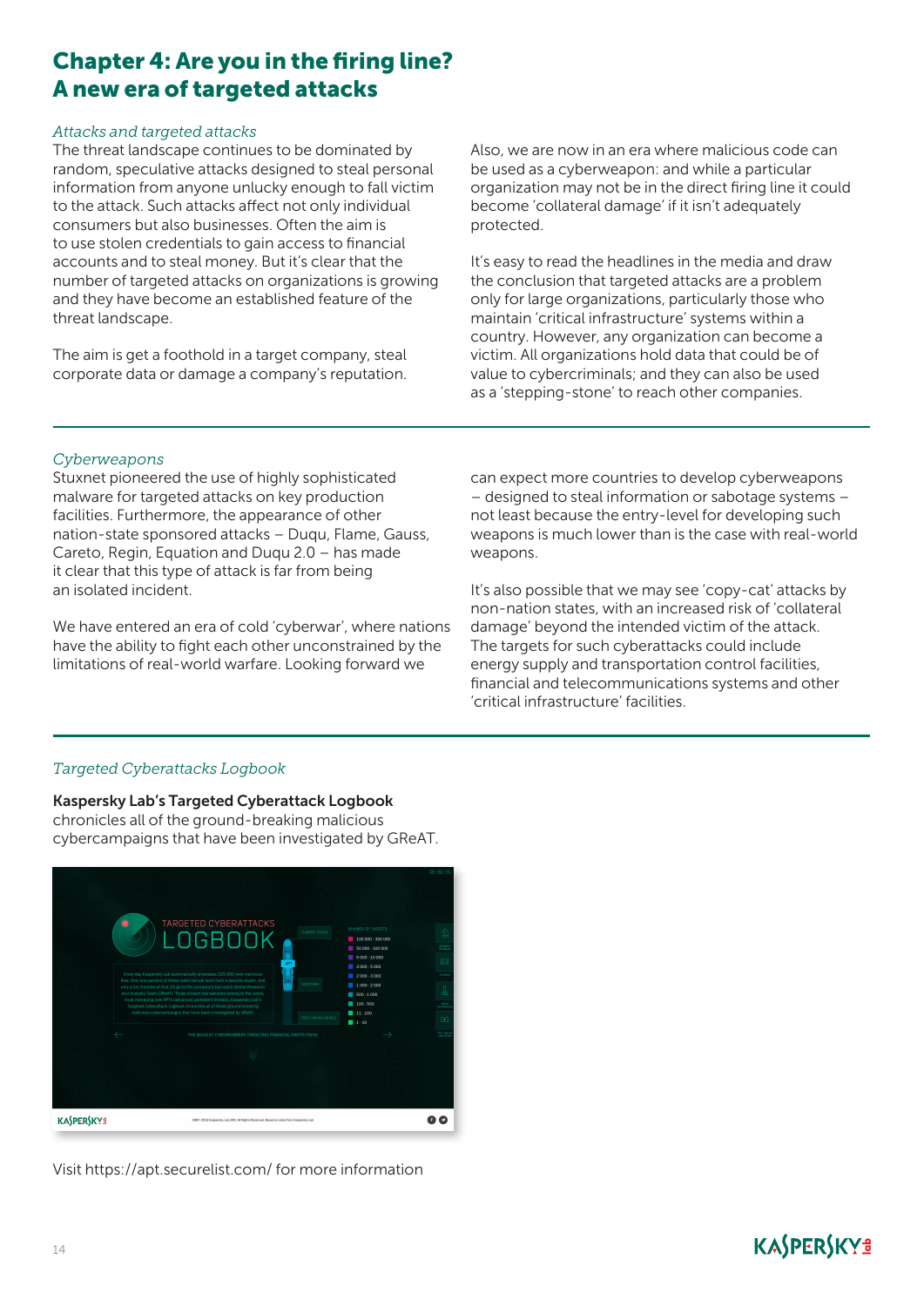## Chapter 5: The human factor in security

#### *The human factor*

Humans are typically the weakest link in any security chain. There are several reasons for this:

- Many people are unaware of the tricks used by cybercriminals
- Successive scams never look quite the same, which makes it difficult for individuals to know what what to look out for

The problem can be worse in the case of smartphones and tablets. Their size and portability can be a great advantage, but they're also easily lost or stolen. If they fall into the wrong hands, a weak (or non-existent) PIN or passcode becomes a single point of failure – the only thing between an unauthorized person and the data stored on the device.

Equally, while it's a benefit to have staff 'always-on', it's dangerous if staff conduct confidential transactions on untrusted wi-fi networks or if they inadvertently connect to a fake hot-spot (the wi-fi network called 'coffee-shop' might be legitimate, but the one named 'coffee-shopfast' might belong to a criminal looking to collect data from the unwary).

Sometimes people cut corners in order to make their lives easier and simply don't understand the security implications. This is true of passwords, for example. Many people use the same password for everything – often something that's as easy to remember as 'password', '123456', 'qwerty' or 'football'!

This increases the likelihood of a cybercriminal guessing the password. And if one account is compromised, it offers easy access to other accounts. Even when they are made aware of the potential danger, most individuals don't see a feasible alternative, since they think they can't possibly remember lots of unique, complex passwords.



## A GReAT tip: Keep your password safe

For more information on keeping your password secure read [David Emm's blog on The Huffington Post](http://www.huffingtonpost.co.uk/david-emm/keeping-your-passwords-secure_b_3384533.html).

## *Social engineering*

Social engineering is the manipulation of human psychology – getting someone to do what you want them to do. In the context of IT security, it means tricking someone into doing something that undermines their security, or the security of the organization they work in. Phishing emails provide a good example of social engineering. They generally take the form of spam emails sent to large numbers of people, although spearphishing is a targeted version designed to trick victims in specific organizations. They masquerade as legitimate emails from a bona fide organization. They mimic the logo, typeface and style of the legitimate organization,

in the hope that enough people who receive the email will be fooled into thinking that it's a legitimate communication. When the victim clicks on the link, they are redirected to a fake website where they are asked to disclose their personal information – such as usernames, passwords, PINs and any other information that cybercriminals can use.

The widespread use of social networks has also made it easier for cybercriminals. They are able to gather data that people post online and use it to add credibility to a phishing email.



## A GReAT tip: Raise awareness

Cybercriminals are increasingly using public data to launch targeted attacks against businesses. Tell your colleagues about the risks associated with sharing personal and business information online.

For more tips on how to spread the message with your colleagues check out the 10 top tips at the end of this guide.

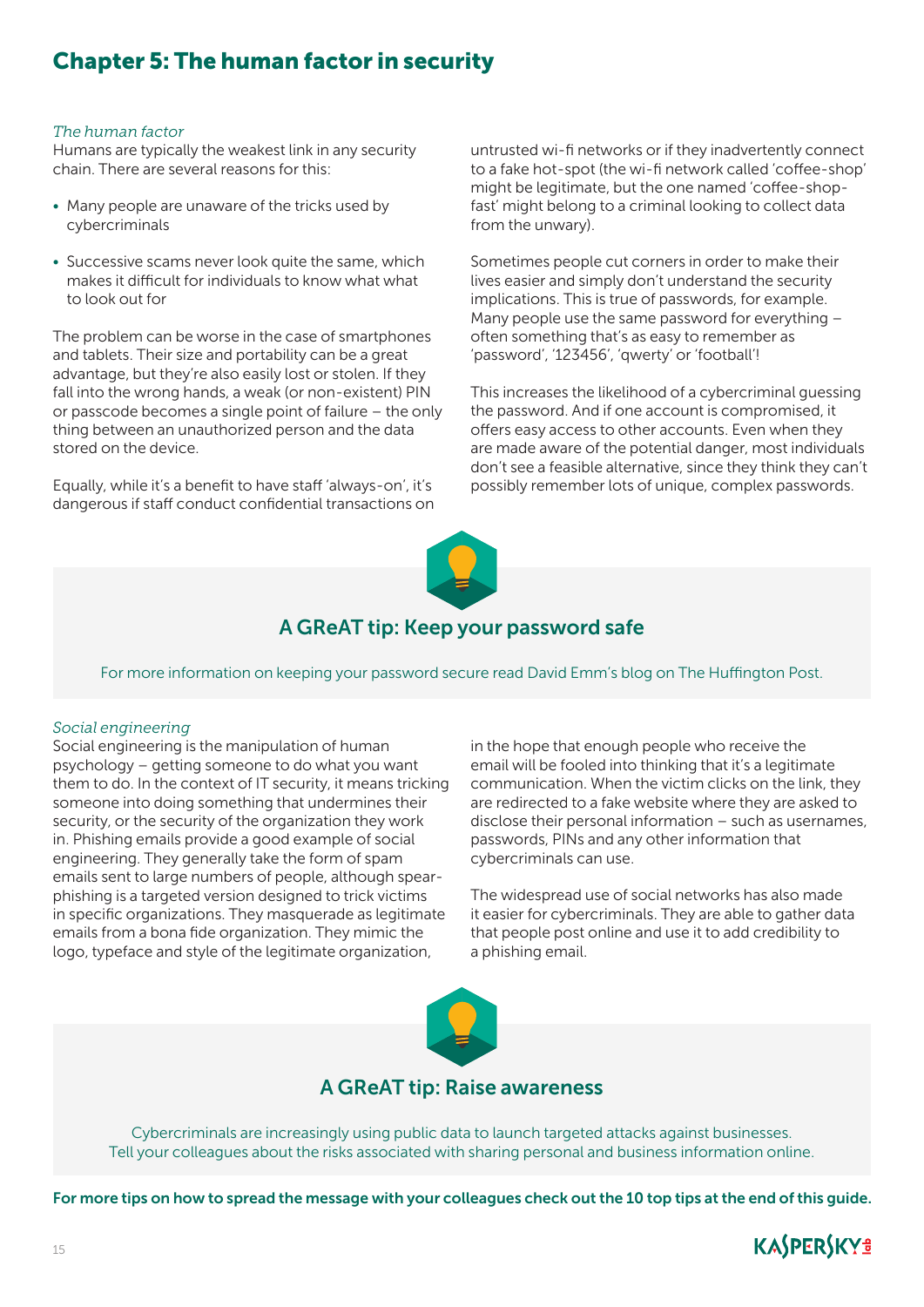## Chapter 6: Anti-malware technologies

#### *Anti-malware technologies used today*

Hundreds of thousands of unique malware samples appear every day. This explosive growth in recent years has made it ever more important to block threats proactively – signatures alone are no longer enough. Some of the main anti-malware technologies used today are outlined below.

#### *Heuristic analysis*

This is used to detect new, unknown threats. It includes the use of a signature that identifies known malicious instructions, rather than a specific piece of malware. It also refers to the use of a sandbox (a secure virtual environment created in memory) to examine how the code will behave when it is executed on the real computer.

#### *Vulnerability scanning and patch management*

Since cybercriminals make extensive use of vulnerabilities in applications, it makes sense to be able to identify those applications on a system that are vulnerable to attack, allowing businesses or individuals to take remedial action with patch management. Some solutions also include a real time scan of a computer, to block the use of zero-day vulnerabilities.

#### *Signatures*

Traditionally, a characteristic sequence of bytes used to identify a particular piece of malware. But anti-malware solutions today make extensive use of generic signatures to detect large numbers of malware belonging to the same malware family.

#### *Behavioral analysis*

This involves monitoring the system in real time to see how a piece of code interacts with the computer. The more sophisticated monitors don't just look at code in isolation, but track its activities across different sessions, as well as looking at how it interacts with other processes on the computer. To protect against cryptors Kaspersky Lab uses two technologies: System Watcher, which is a part of proactive protection and Application Privilege Control, which can restrict an application's rights. For example it can prohibit applications from making changes to systems files.

#### *Whitelisting*

Historically, anti-malware solutions have been based on identifying code that is known to be malicious, i.e. 'blacklisting' programs. Whitelisting and Default Deny takes the opposite approach, blocking it if it is not in the list of acceptable programs.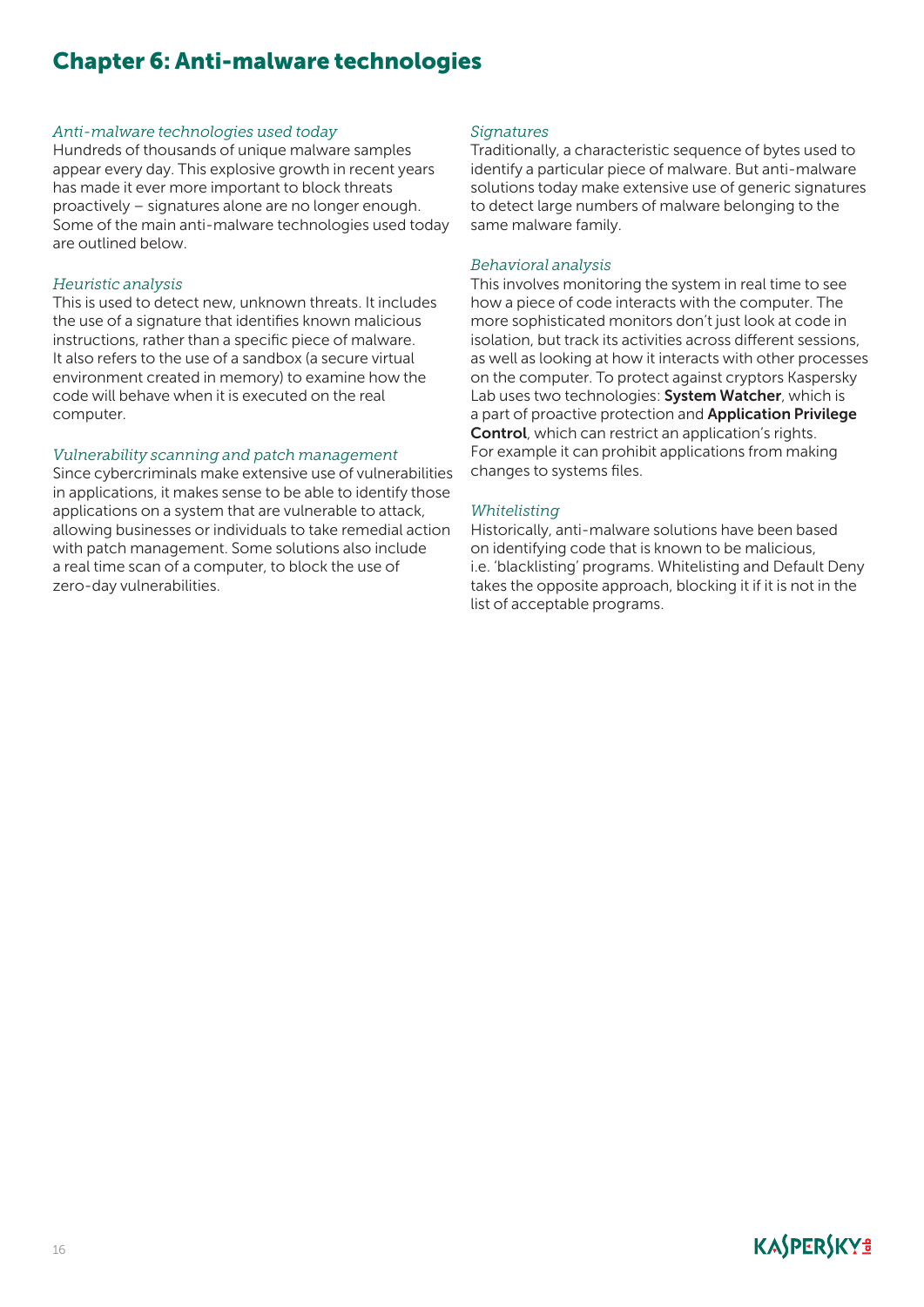#### *Reputation services*

These days, many solutions make extensive use of a cloud-based infrastructure, allowing near real-time protection from a newly-discovered threat.

In simple terms, metadata about any program run on a protected computer is uploaded to the vendor's cloud-based computers, where its overall reputation is assessed – i.e. is it known-good, known-bad, an unknown quantity, how often has it been seen, where has it been seen, etc. The system operates like a global neighborhood watch, monitoring what is being run on computers around the world and providing protection to every protected computer if something malicious is detected.

#### Kaspersky Security Network

Kaspersky Security Network (KSN), is Kaspersky Lab's cloud-assisted service. It provides additional value to customers, even protecting them even from, as yet, unknown threats by constantly monitoring the reputation of executed applications and accessed URLs. If the file reputation suddenly changes from 'good' to 'bad', KSN customers are informed within minutes and their corporate assets are immediately protected against them.

#### Evolved malware requires an evolved solution – the rise of integrated platforms

Malware continues to grow in volume and in sophistication. So for businesses today, there are more and more attack vectors to contend with.

In particular, keeping up with and controlling web usage, increasingly mobile employees (and data) and updating an increasingly complex array of applications, mean that the average under-resourced IT team often has to make compromises in its IT security.

As the environment gets more complex, the solution can be to add new technologies to manage and protect the various risk areas – but that increases the IT team's workload, cost and even risk.

This new threat landscape has led to the first ever truly integrated single security platform, developed by Kaspersky Lab. This platform is the best way to bring every technology area together – all viewed, managed and protected in one single management console.



## A GReAT tip: Use proactive technology

Deploy anti-malware solutions that bring together different technologies to block known, unknown and advanced threats in real-time, rather than relying on signature-based protection alone.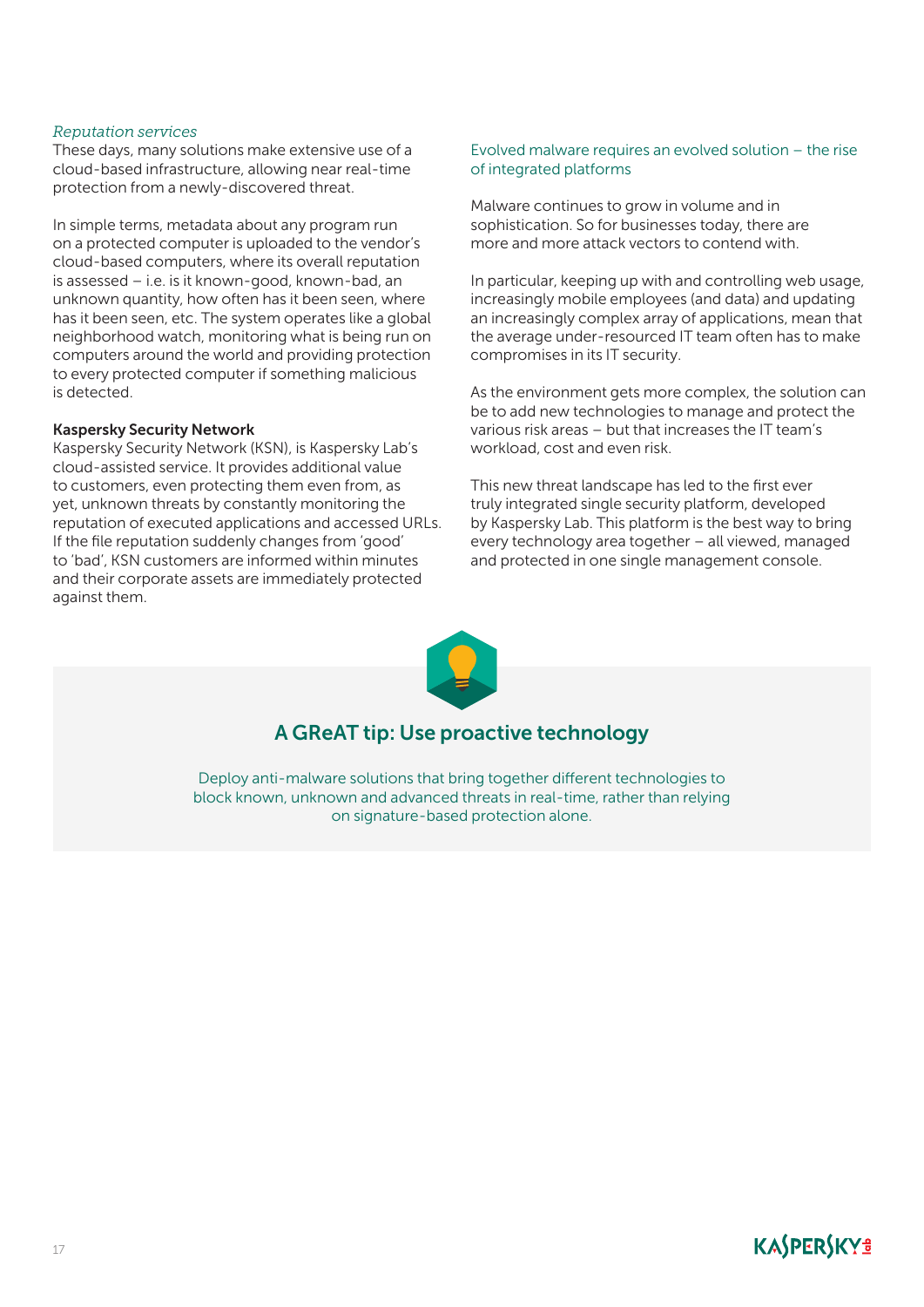#### *The GReAT Team*

The expert insight in this report is provided by Kaspersky Lab's Global Research and Analysis Team (GReAT). Since 2008 GReAT has been leading the way in antithreat intelligence, research and innovation – within Kaspersky Lab and externally.

GReAT has been at the forefront of analysing some of the world's most sophisticated threats, including Stuxnet, Duqu, Flame, Red October, NetTraveler, Careto, Equation, Carbanak and Duqu 2.0. In 2013, GReAT won 'Information Security Team of the Year' at the SC Awards.

## *Why Kaspersky?*

Kaspersky Lab is one of the fastest-growing IT security vendors worldwide and is firmly positioned as a topfour global security company. Operating in almost 200 countries and territories worldwide, we provide protection for over 400 million users and over 270,000 corporate clients – from small and medium-sized businesses to large governmental and commercial organizations.

Our advanced, integrated security solutions give businesses an unparalleled ability to control application, web and device usage: you set the rules and our solutions help manage them. Kaspersky Endpoint Security for Business is specifically designed to combat and block today's most advanced persistent threats. Deployed in conjunction with Kaspersky Security Center, it gives security teams the administrative visibility and control they need – whatever threats they face.



*\* Notes: According to summary results of independent tests in 2014 for corporate, consumer and mobile products.*

*Summary includes tests conducted by the following independent test labs and magazines: Test labs: AV-Comparatives, AV-Test, Dennis Technology Labs, MRG Effitas, NSS Labs, PC Security Labs, VirusBulletin. The size of the bubble reflects the number of 1st places achieved.*

**KASPERSKY<sup>8</sup>** 

#### *5: <http://www.kaspersky.com/TOP3/>*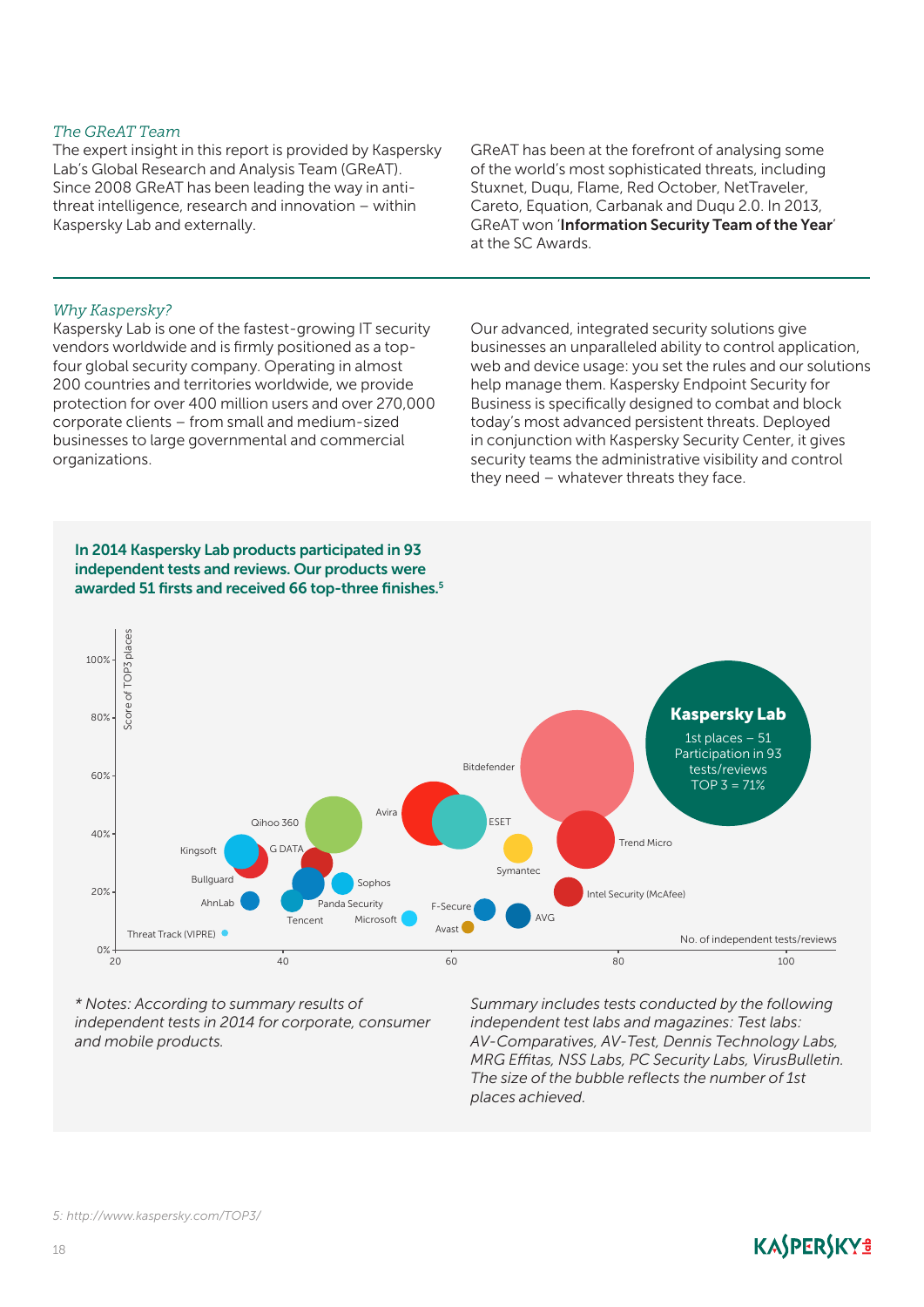## 10 Top tips for creating security awareness in your organization

Creating awareness in your business about the importance of IT security can be difficult, so we've put together ten tips to help make communicating the issues of security to your business a little easier.

## 1

## *Address your audience correctly*

Avoid calling anyone 'users' – it's impersonal and can leave your audience feeling a little disassociated from what you're saying. Use 'employee', 'colleague' or 'person' instead.

## 2

## *Use the right tone of voice*

An approachable and friendly tone will help you communicate to your audience more effectively, ensuring you can educate your colleagues on what they can each do to protect the business.

## 3

## *Get support from the HR and legal teams*

Where necessary, they can put real policies in place and provide support if it breaches are made.

## 4

## *Keep colleagues informed*

Consider the timing and frequency of your IT security inductions and briefings. Ensure they are regular and memorable.

## 5

## *Use your imagination*

There are lots of ways to make information more engaging. The more creative and interesting, the greater the chances it will be read. Try comic strips, posters and quizzes.

## 6

## *Review your efforts*

Has your information sunk in? Test your colleagues and see what they have remembered and what they have forgotten. A quiz on the top five IT security issues is a good place to start.

## 7

## *Make it personal*

Tapping into your colleagues' self-interests will help them gain a better understanding of the importance and context of IT security. For example, discuss how security breaches might affect their mobile devices.

## 8

## *Avoid jargon*

Most people will not have the same depth of knowledge as you, so make sure you explain everything in a way that is easy to understand.

## 9

## *Encourage an open dialogue*

Ensure people understand the consequences of a security breach; and the importance of keeping you informed. Some may fear they will be disciplined if they have clicked on a phishing email and as a result avoid notifying the correct people.

## 10

## *Consult the marketing team*

When it comes to internal communications within your organization, they are the experts – so ask for their help on how to best engage your colleagues.